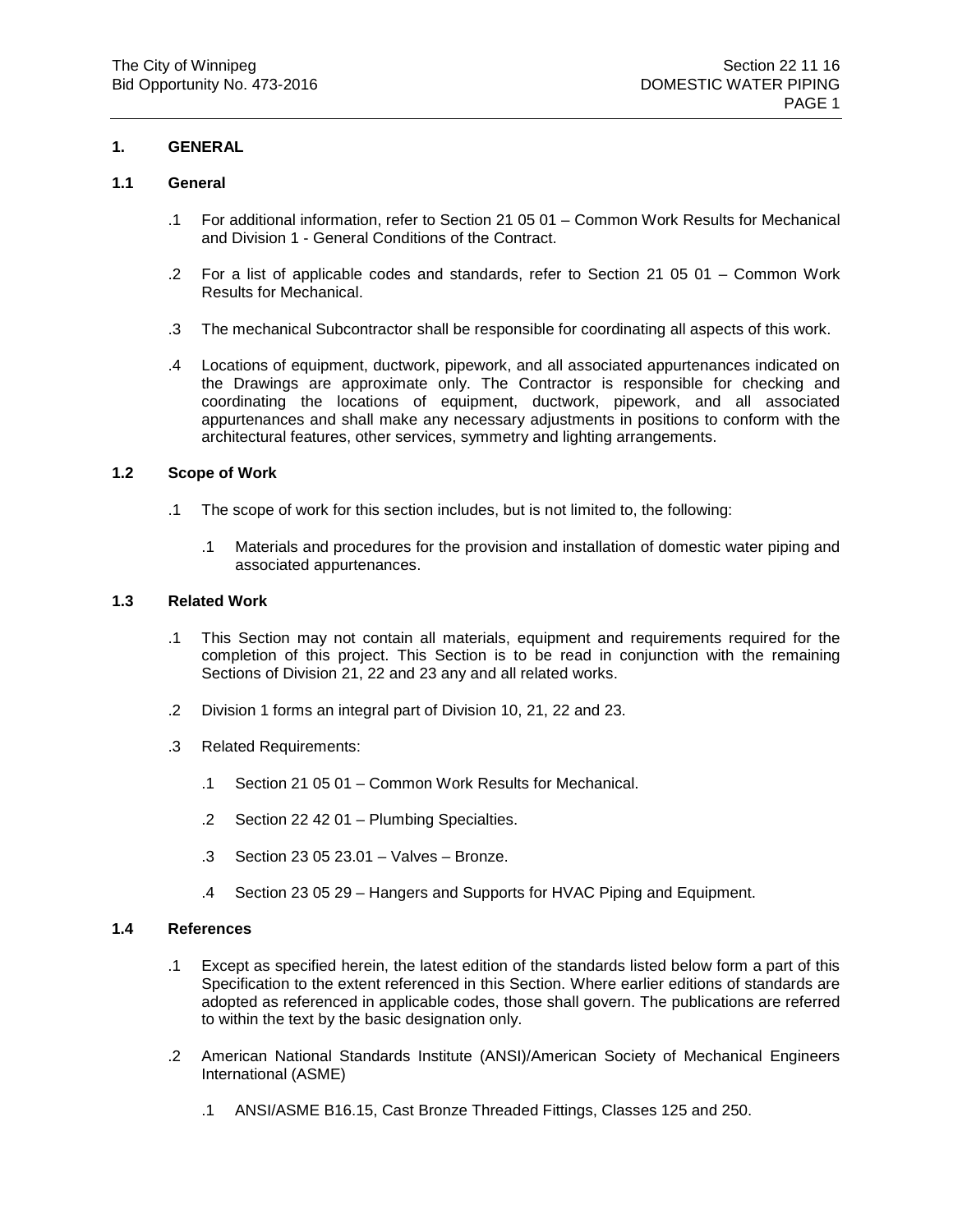- .2 ANSI/ASME B16.18, Cast Copper Alloy Solder Joint Pressure Fittings.
- .3 ANSI/ASME B16.22, Wrought Copper and Copper Alloy Solder Joint Pressure Fittings.
- .4 ANSI/ASME B16.24, Cast Copper Alloy Pipe Flanges and Flanged Fittings, Class 150, 300, 400, 600, 900, 1500 and 2500.
- .3 ASTM International Inc.
	- .1 ASTM B 88M, Standard Specification for Seamless Copper Water Tube (Metric).
- .4 Department of Justice Canada (Jus)
	- .1 Canadian Environmental Protection Act, 1999, c. 33 (CEPA).
- .5 Health Canada/Workplace Hazardous Materials Information System (WHMIS)
	- .1 Material Safety Data Sheets (MSDS).
- .6 Manufacturer's Standardization Society of the Valve and Fittings Industry (MSS).
	- .1 MSS-SP-80-03, Bronze Gate, Globe, Angle and Check Valves.
- .7 National Research Council (NRC)/Institute for Research in Construction
	- .1 NRCC 38728, National Plumbing Code of Canada (NPC) 2010 as amended by Manitoba Regulation 32/2011.
- .8 Transport Canada (TC)
	- .1 Transportation of Dangerous Goods Act, 1992, c. 34 (TDGA).

## **1.5 Action and Informational Submittals**

- .1 Refer to Section 21 05 01 Common Work Results for Mechanical.
- .2 Product Data:
	- .1 Provide manufacturer's printed product literature and data sheets for equipment and systems and include product characteristics, performance criteria, physical size, finish and limitations.
	- .2 Submit copies of WHMIS MSDS Material Safety Data Sheets.
- .3 Shop Drawings
	- .1 Submit shop drawings to indicate materials, finishes, methods of anchorage, number of anchors, dimensions, construction and assembly details and accessories.
- .4 Certificates:
	- .1 Submit certificates signed by the manufacturer certifying that materials comply with specified performance characteristics and physical properties.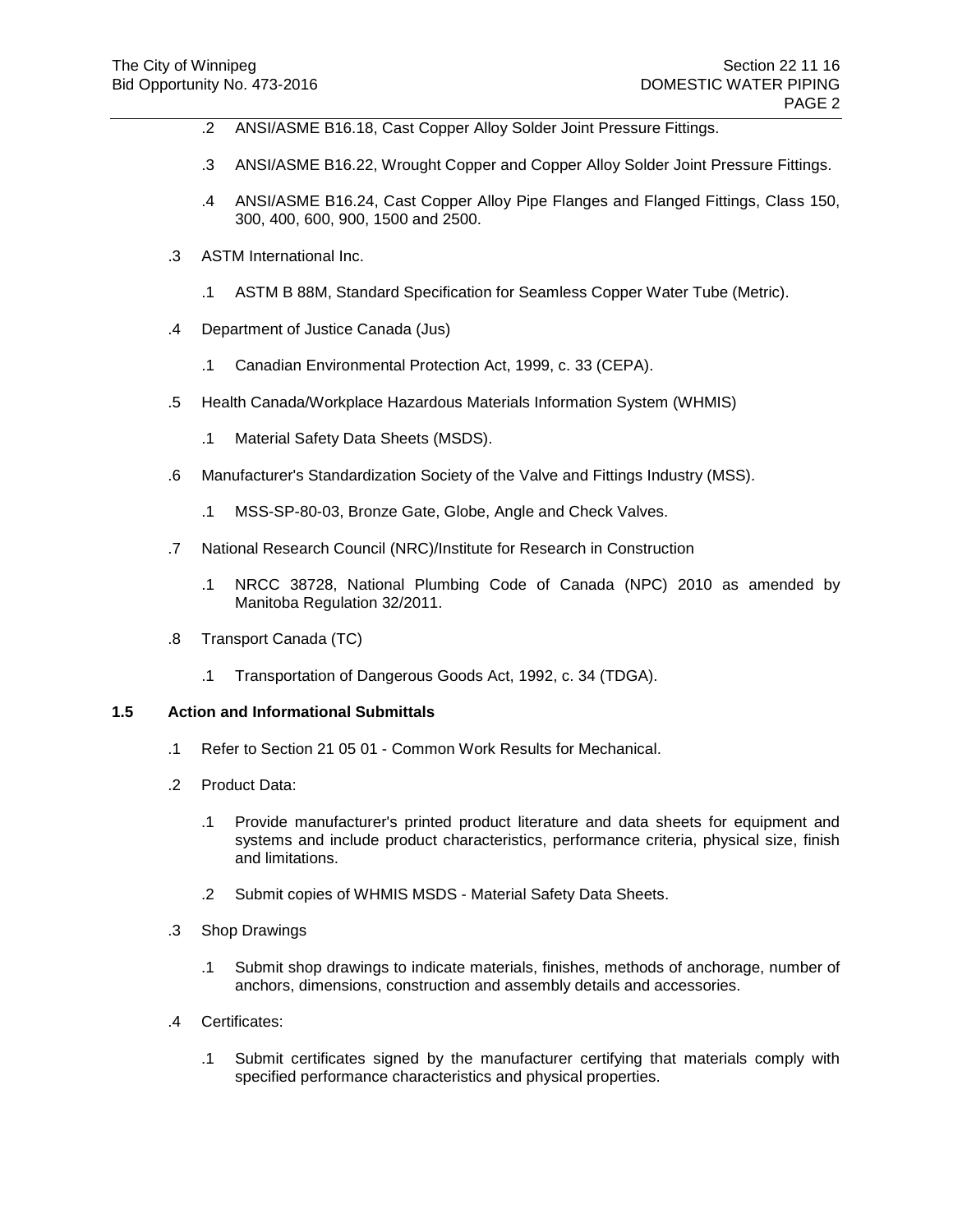## .5 Instructions:

- .1 Submit manufacturer's printed installation instructions.
- .6 Manufacturer's Field Reports:
	- .1 Manufacturer's field reports specified.

# **1.6 Closeout Submittals**

.1 Refer to Section Section 21 05 01 – Common Work Results for Mechanical.

## **1.7 Delivery, Storage and Handling**

.1 Refer to Section Section 21 05 01 – Common Work Results for Mechanical.

## **1.8 Quality Assurance**

- .1 Performance Requirements
	- .1 Catalogued or published ratings for manufactured items: obtained from tests carried out by manufacturer or those ordered by manufacturer from independent testing agency signifying adherence to codes and standards.

## **2. PRODUCTS**

#### **2.1 Piping**

- .1 Domestic cold water systems, within building.
	- .1 Above ground: copper tube, hard drawn, type L: to ASTM B 88M.
	- .2 Buried or embedded: copper tube, soft annealed, type K: to ASTM B 88M, in long lengths and with no buried joints.

## **2.2 Fittings**

- .1 Cast bronze threaded fittings, Class 125: to ANSI/ASME B16.15.
- .2 Cast copper, solder type: to ANSI/ASME B16.18.
- .3 Wrought copper and copper alloy, solder type: to ANSI/ASME B16.22.
- .4 NPS 2 and smaller: wrought copper to ANSI/ASME B16.22 or cast copper to ANSI/ASME B16.18; Suitable for operating pressure to 1380 kPa.

# **2.3 Joints**

- .1 Solder: 95/5 tin-antimony alloy.
- .2 Teflon tape: for threaded joints.
- .3 Dielectric connections between dissimilar metals: dielectric fitting, complete with thermoplastic liner.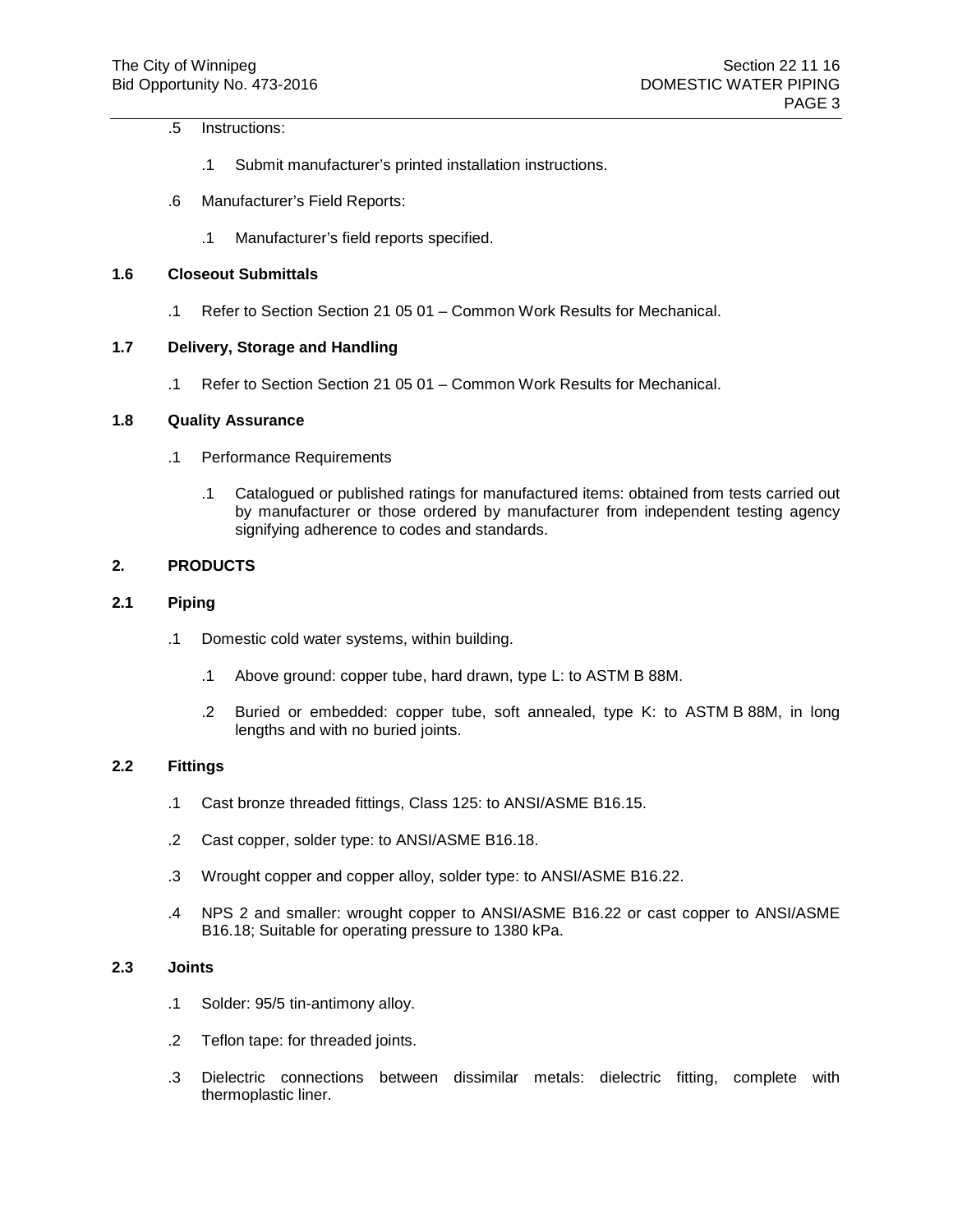## **2.4 Ball Valves**

- .1 NPS 2 and under, screwed:
	- .1 Class 150.
	- .2 Bronze or Forged Brass body, stainless steel ball, PTFE adjustable packing, brass gland and PTFE seat, steel lever handle as specified Section 23 05 23.01 - Valves – Bronze.
- .2 NPS 2 and under, soldered:
	- .1 To ANSI/ASME B16.18, Class 150.
	- .2 Bronze body, stainless steel ball, PTFE adjustable packing, brass gland and PTFE seat, steel lever handle, with socket solder ends as specified Section 23 05 23.01 - Valves - Bronze.

#### **3. EXECUTION**

## **3.1 Application**

.1 Manufacturer's Instructions: comply with manufacturer's written recommendations, including product technical bulletins, handling, storage and installation instructions, and datasheets.

#### **3.2 Installation**

- .1 Install in accordance with NPC as amended by the Manitoba Plumbing Code Regulation and local authority having jurisdiction.
- .2 Assemble piping using fittings manufactured to ANSI standards.
- .3 Connect to fixtures and equipment in accordance with manufacturer's written instructions unless otherwise indicated.
- .4 Buried tubing:
	- .1 Lay in well compacted washed sand in accordance with AWWA Class B bedding.
	- .2 Bend tubing without crimping or constriction. Minimize use of fittings.

#### **3.3 Valves**

.1 Isolate equipment, fixtures and branches with ball valves.

#### **3.4 Pressure Tests**

- .1 Conform to requirements of Section 21 05 01 Common Work Results for Mechanical.
- .2 Test pressure: greater of 1.5 times maximum system operating pressure or 860 kPa.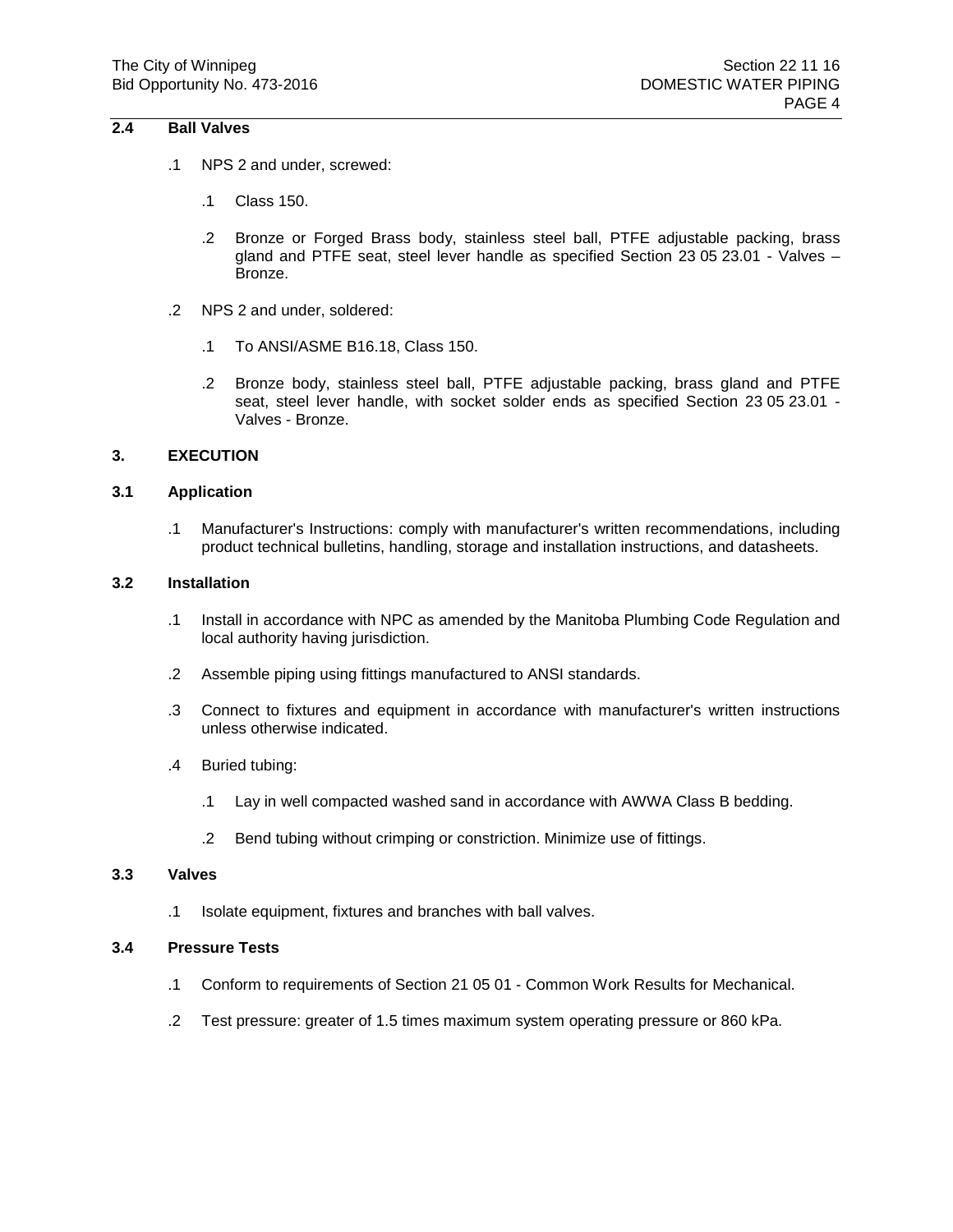# **3.5 Flushing and Cleaning**

.1 Flush entire system for 8 hours. Ensure outlets flushed for 2 hours. Let stand for 24 hours, and then draw one sample off longest run. Submit to testing laboratory to verify that system is clean with copper levels within the Canadian Drinking Water Standards. Let system flush for additional 2 hours, then draw off another sample for testing.

#### **3.6 Pre-Start-Up Inspections**

- .1 Systems to be complete, prior to flushing, testing and start-up.
- .2 Verify that system can be completely drained.
- .3 Ensure that pressure booster systems are operating properly.

#### **3.7 Disinfection**

- .1 Flush out, disinfect and rinse system to the requirements of the City of Winnipeg Construction Master Specifications.
- .2 Upon completion, provide laboratory test reports on water quality for Contract Administrator approval.

#### **3.8 Start-Up**

- .1 Timing: start up after:
	- .1 Pressure tests have been completed.
	- .2 Disinfection procedures have been completed.
	- .3 Certificate of Substantial Completion has been issued.
- .2 Provide continuous supervision during start-up.
- .3 Start-up procedures:
	- .1 Establish flow and ensure that air is eliminated.
	- .2 Check pressurization to ensure proper operation and to prevent water hammer.

#### **3.9 Cleaning**

- .1 Refer to Section 21 05 01 Common Work Results for Mechanical.
- .2 Remove surplus materials, excess materials, rubbish, tools and equipment.

## **END OF SECTION**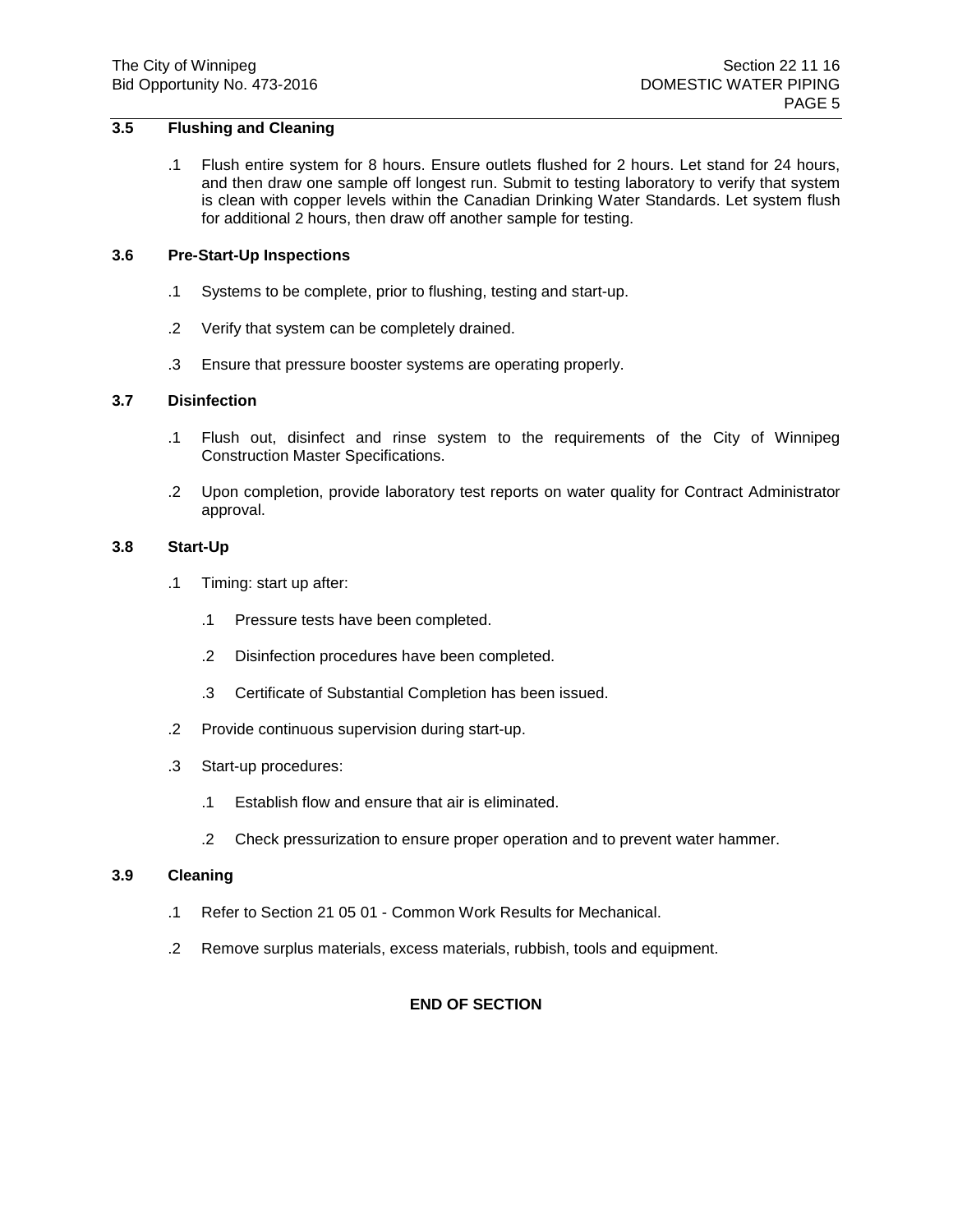## **1. GENERAL**

## **1.1 General**

- .1 For additional information, refer to Section 21 05 01 Common Work Results for Mechanical and Division 1 - General Conditions of the Contract.
- .2 For a list of applicable codes and standards, refer to Section 21 05 01 Common Work Results for Mechanical.
- .3 The mechanical Subcontractor shall be responsible for coordinating all aspects of this work.
- .4 Locations of equipment, ductwork, pipework, and all associated appurtenances indicated on the Drawings are approximate only. The Contractor is responsible for checking and coordinating the locations of equipment, ductwork, pipework, and all associated appurtenances and shall make any necessary adjustments in positions to conform with the architectural features, other services, symmetry and lighting arrangements.

#### **1.2 Scope of Work**

- .1 The scope of work for this section includes, but is not limited to, the following:
	- .1 Materials and procedures for the provision and installation of plumbing specialties and accessories, including backflow preventers, vacuum breakers, hose bibbs and sediment faucets, water meters, and, hose reel and hose.
- .2 This Section may not contain all materials, equipment and requirements required for the completion of this project. This Section is to be read in conjunction with the remaining Sections of Division 21, 22 and 23 any and all related works.
- .3 Division 1 forms an integral part of Division 10, 21, 22 and 23.
- .4 Related Requirements:
	- .1 Section 21 05 01 Common Work Results for Mechanical.
	- .2 Section 22 11 16 Domestic Water Piping.

#### **1.3 References**

- .1 Except as specified herein, the latest edition of the standards listed below form a part of this Specification to the extent referenced in this Section. Where earlier editions of standards are adopted as referenced in applicable codes, those shall govern. The publications are referred to within the text by the basic designation only.
- .2 American Society for Testing and Materials International (ASTM).
	- .1 ASTM B 62, Specification for Composition Bronze or Ounce Metal Castings.
- .3 American Water Works Association (AWWA).
	- .1 AWWA C700, Cold Water Meters-Displacement Type, Bronze Main Case.
- .4 Canadian Standards Association (CSA International).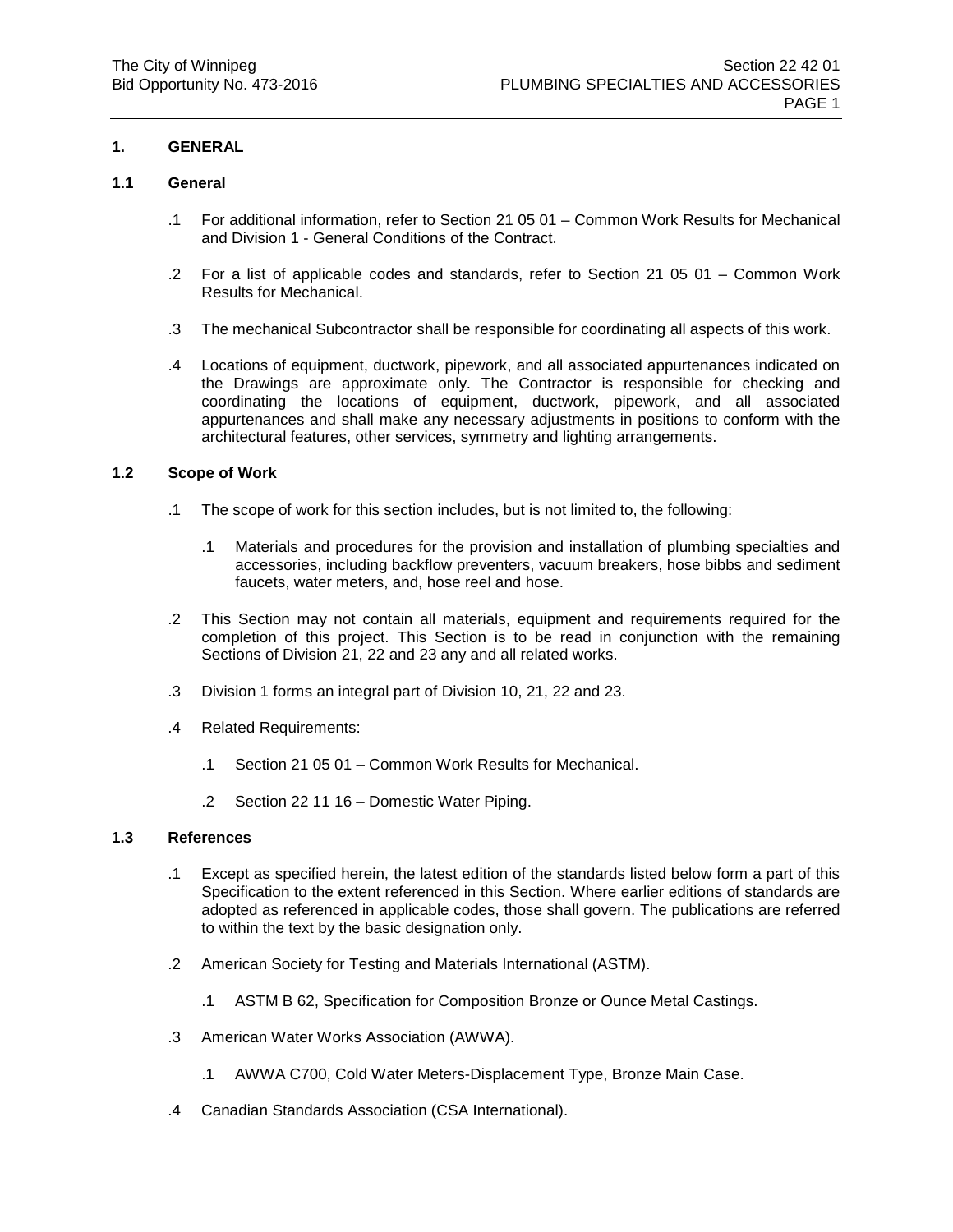- .1 CSA-B64 Series, Backflow Preventers and Vacuum Breakers.
- .5 Health Canada/Workplace Hazardous Materials Information System (WHMIS).
	- .1 Material Safety Data Sheets (MSDS).

#### **1.4 Action and Informational Submittals**

- .1 Refer to Section 21 05 01 Common Work Results for Mechanical.
- .2 Product Data:
	- .1 Provide manufacturer's printed product literature and data sheets for equipment and systems and include product characteristics, performance criteria, physical size, finish and limitations.
	- .2 Submit copies of WHMIS MSDS Material Safety Data Sheets.
- .3 Shop Drawings
	- .1 Submit shop drawings to indicate materials, finishes, methods of anchorage, number of anchors, dimensions, construction and assembly details and accessories.
- .4 Certificates:
	- .1 Submit certificates signed by the manufacturer certifying that materials comply with specified performance characteristics and physical properties.
- .5 Instructions:
	- .1 Submit manufacturer's printed installation instructions.
- .6 Manufacturer's Field Reports:
	- .1 Manufacturer's field reports specified.

#### **1.5 Closeout Submittals**

.1 Refer to Section Section 21 05 01 – Common Work Results for Mechanical.

# **1.6 Delivery, Storage and Handling**

.1 Refer to Section Section 21 05 01 – Common Work Results for Mechanical.

#### **1.7 Quality Assurance**

- .1 Performance Requirements
	- .1 Catalogued or published ratings for manufactured items: obtained from tests carried out by manufacturer or those ordered by manufacturer from independent testing agency signifying adherence to codes and standards.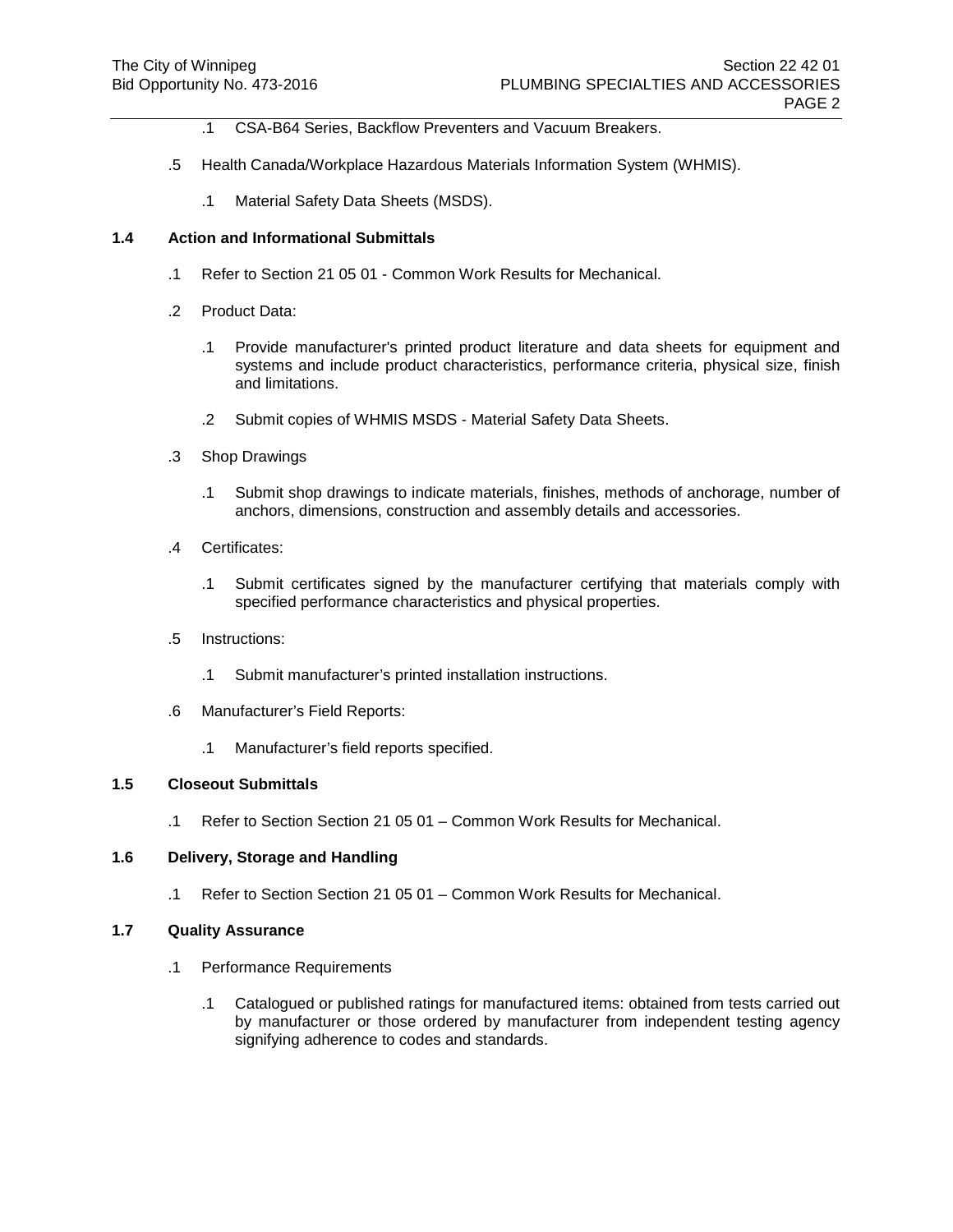# **2. PRODUCTS**

#### **2.1 Materials**

.1 Materials and resources in accordance with Section 21 05 01 – Common Work Results for Mechanical.

## **2.2 Back Flow Preventers**

.1 Preventers: to CSA-B64 Series, reduced pressure principle type with inlet strainer and quarter turn isolation valves.

## **2.3 Vacuum Breakers**

.1 Breakers: to CSA-B64 Series, vacuum breaker for hose connection at hose bibb.

## **2.4 Hose Bibbs and Sediment Faucets**

.1 Bronze construction complete with integral vacuum breaker, hose thread spout, replaceable composition disc, and male thread inlet.

## **2.5 Water Meters**

- .1 Displacement type to AWWA C700.
- .2 Capacity: flow rate 6.3l/s at maximum pressure drop 69 kPa, flanged pipe connections. 50mm (NPS 2).
- .3 Accessories: remote readout device.
- .4 Acceptable Material: Neptune T-10 or approved equal.

#### **2.6 Hose Reel HR-1**

- .1 Stainless steel hose reel with hand crank, wall mounting bracket, 20mm inlet and reel connections, 23m hose capacity, maximum pressure of 207 bar at up to 99°C.
- .2 Acceptable Material: Reelcraft model HS29000M.

## **2.7 Hose**

- .1 Low pressure water washdown hose, EPDM tube with high tensile wire braid reinforcement and Gray EPDM jacket. 20mm  $Øx$  15m length. Hose thread male inlet and built-in factory nozzle on outlet end. Abrasion resistant and non-marking cover. Max. 2.0 MPa water operating between -40°C and 185°C.
- .2 Acceptable Material: Goodall model N2613 Gray Washdown with built-on nozzle.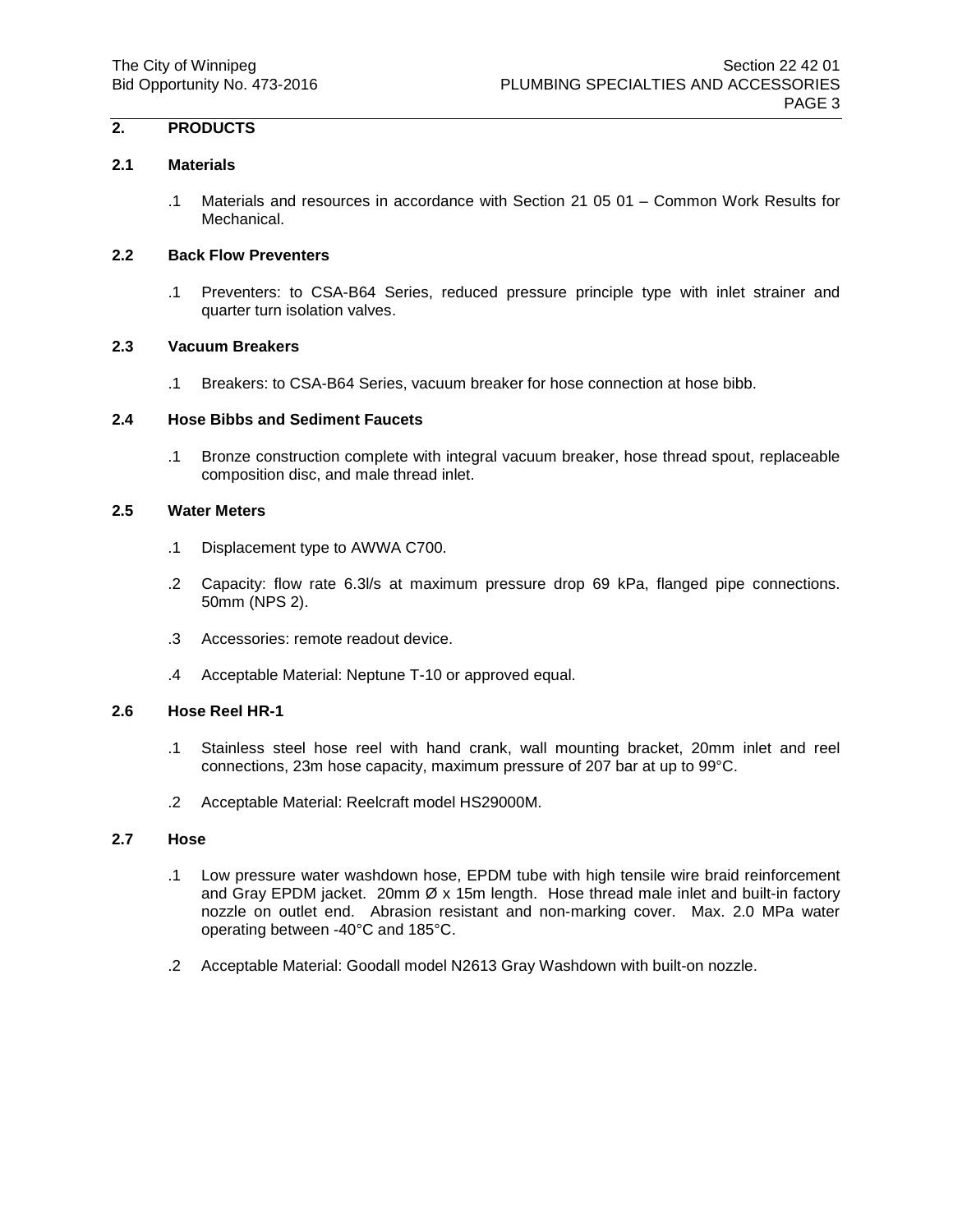# **3. EXECUTION**

## **3.1 Manufacturer's Instructions**

.1 Compliance: comply with manufacturer's written recommendations or specifications, including product technical bulletins, handling, storage and installation instructions, and data sheet.

## **3.2 Installation**

- .1 Install in accordance with National Plumbing Code of Canada 2010 as amended by the Manitoba Plumbing Code Regulation 32/2011, and the local authority having jurisdiction.
- .2 Install in accordance with manufacturer's instructions and as specified.

## **3.3 Back Flow Preventers**

- .1 Install in accordance with CSA-B64 Series, where indicated and elsewhere as required by code.
- .2 Pipe discharge from vent chamber to discharge chamber with air gap and p-trap using PVC-DWV pipe.

## **3.4 Hose Bibbs and Sediment Faucets**

.1 Install at bottom of risers, at low points to drain systems, and as indicated. Hose bibs to have vacuum breaker.

#### **3.5 Water Meters**

.1 Install water meter provided by local water authority.

## **3.6 Hose Reel**

.1 Install on wall in Wetwell where shown.

#### **3.7 Hose**

.1 Install hose on hose reel and coil neatly to prevent kinking or crushing of the hose.

#### **3.8 Start-Up**

- .1 Timing: start-up only after:
	- .1 Pressure tests have been completed.
	- .2 Disinfection procedures have been completed.
	- .3 Certificate of substantial completion has been issued.
- .2 Provide continuous supervision during start-up.